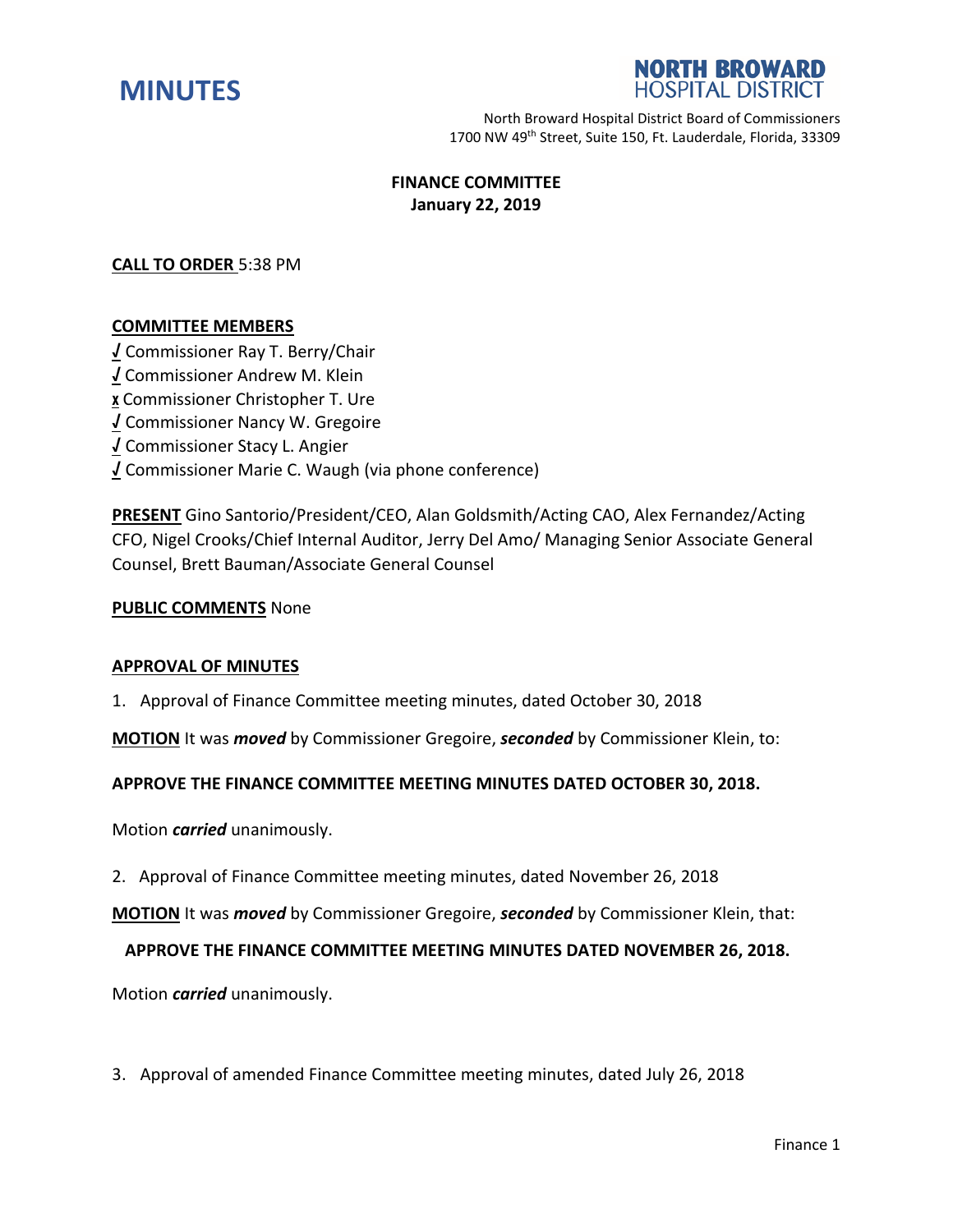

**NORTH BROWARD HOSPITAL DISTRICT** 

North Broward Hospital District Board of Commissioners 1700 NW 49<sup>th</sup> Street, Suite 150, Ft. Lauderdale, Florida, 33309

**MOTION** It was *moved* by Commissioner Gregoire, *seconded* by Commissioner Klein, that:

### **APPROVE THE FINANCE COMMITTEE MEETING MINUTES DATED JULY 26, 2018, AS AMENDED.**

Motion *carried* unanimously.

### **TOPIC OF DISCUSSION**

4. Acceptance of the Interim Financial Statement for the month of November 2018

**It was agreed that item #4 be presented at the January 30th Regular Board Meeting.**

5. Acceptance of the Interim Financial Statement for the month of December 2018

**It was agreed that item #5 be presented at the January 30th Regular Board Meeting.**

6. All BH Regional Facilities – Exhibit for Contractual Agreement for Air Gas Services

**MOTION** It was *moved* by Commissioner Klein, *seconded* by Commissioner Gregoire, that:

**THE FINANCE COMMITTEE RECOMMEND THAT THE BOARD OF COMMISSIONERS OF THE NORTH BROWARD HOSPITAL DISTRICT AUTHORIZE THE PRESIDENT/CEO TO ENTER INTO A CONTRACTUAL AGREEMENT FOR FIVE (5) YEARS WITH AIRGAS, AN AIR LIQUIDE COMPANY, THE VENDOR AWARDED PER THE FORMAL RPF PROCESS AND WHO IS THE CURRENT AND PRIMARY DISTRIBUTOR FOR THE HEALTH SYSTEM.** 

Motion *carried* unanimously.

7. All BH Regional Facilities – Exhibit for Contractual Agreement for Primary Medical/Surgical Supplier

**MOTION** It was *moved* by Commissioner Klein, *seconded* by Commissioner Gregoire, that:

**THE FINANCE COMMITTEE RECOMMEND THAT THE BOARD OF COMMISSIONERS OF THE NORTH BROWARD HOSPITAL DISTRICT AUTHORIZE THE PRESIDENT/CEO TO ENTER INTO A CONTRACTUAL AGREEMENT FOR FIVE (5) YEARS WITH MEDLINE INDUSTRIES, INC., THE VENDOR AWARDED PER THE FORMAL RFP PROCESS, AND WHO IS THE CURRENT AND PRIMARY DISTRIBUTOR FOR THE HEALTH SYSTEM.** 

Motion *carried* unanimously.

8. All BH Regional Facilities – Exhibit to Purchase through Group Purchasing Organization – Hill Rom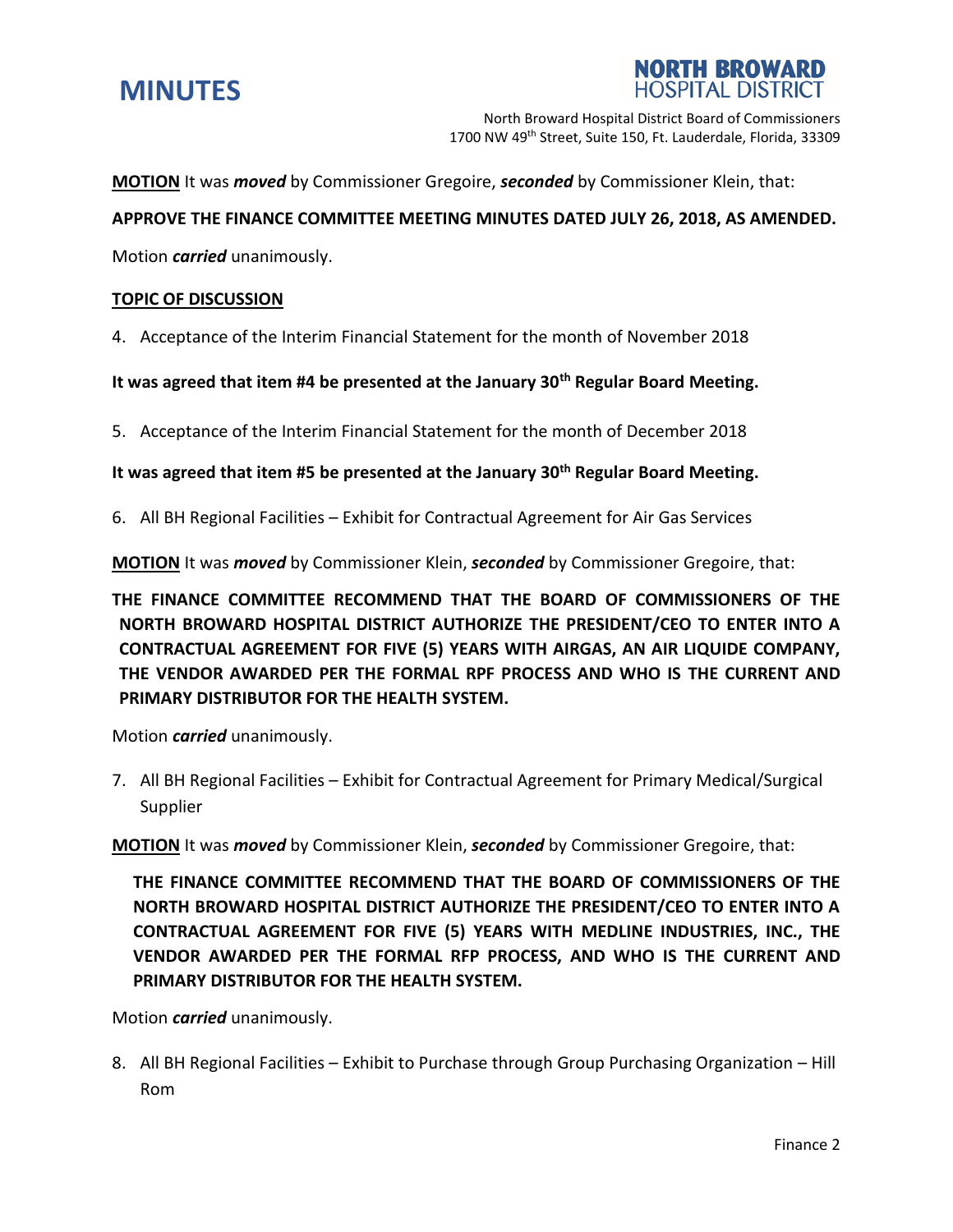



North Broward Hospital District Board of Commissioners 1700 NW 49<sup>th</sup> Street, Suite 150, Ft. Lauderdale, Florida, 33309

**MOTION** It was *moved* by Commissioner Gregoire, *seconded* by Commissioner Klein, that:

**THE FINANCE COMMITTEE RECOMMEND THAT THE BOARD OF COMMISSIONERS OF THE NORTH BROWARD HOSPITAL DISTRICT AUTHORIZE THE PRESIDENT/CEO TO PURCHASE NINE HUNDRED AND SEVEN (907) HOSPITAL BEDS FROM A GROUP PURCHASING ORGANIZATION (GPO) VENDOR, HILL-ROM, IN ACCORDANCE WITH SECTION 24 (1)(d) OF THE NORTH BROWARD HOSPITAL DISTRICT CHARTER, AND THE VENDOR SELECTED FOR STANDARDIZATION, FOR \$13,650,000.**

Motion *carried* unanimously.

9. All Regional Facilities – Exhibit for Contractual Agreement for Surgical Services Instrument Tracking Standardization – Impress

**MOTION** It was *moved* by Commissioner Angier, *seconded* by Commissioner Gregoire, that:

**THE FINANCE COMMITTEE RECOMMEND THAT THE BOARD OF COMMISSIONERS OF THE NORTH BROWARD HOSPITAL DISTRICT AUTHORIZE THE PRESIDENT/CEO TO APPROVE TO ENTER INTO A CONTRACTUAL AGREEMENT FOR THREE (3) YEARS, WITH IMPRESS CONNECT – CARE FUSION, THE VENDOR AWARDED PER PROCUREMENT STANDARDIZATION WITHIN SURGICAL SERVICE DEPARTMENTS AT THE REGIONAL FACILITIES BHIP, BHN, BHMC, AND BHCS.**

Motion *carried* unanimously.

10. BHN – Exhibit for Contractual Agreement for General Surgery On Call Services – 90th percentile

**MOTION** It was *moved* by Commissioner Klein, *seconded* by Commissioner Gregoire, that:

 **THE FINANCE COMMITTEE RECOMMEND THAT THE BOARD OF COMMISSIONERS OF THE NORTH BROWARD HOSPITAL DISTRICT AUTHORIZE THE PRESIDENT/CEO TO APPROVE AND ENTER INTO A CONTRACTUAL AGREEMENT FOR GENERAL SURGERY ON-CALL SERVICES AT A FAIR MARKET RATE OF COMPENSATION AT THE 90TH PERCENTILE OF NATIONAL BENCHMARK DATA.**

Motion *carried* unanimously.

11. BHN – Exhibit for Contractual Agreement for Oral Maxillofacial Surgery On-Call Services – 90th percentile

**MOTION** It was *moved* by Commissioner Klein, *seconded* by Commissioner Angier, that: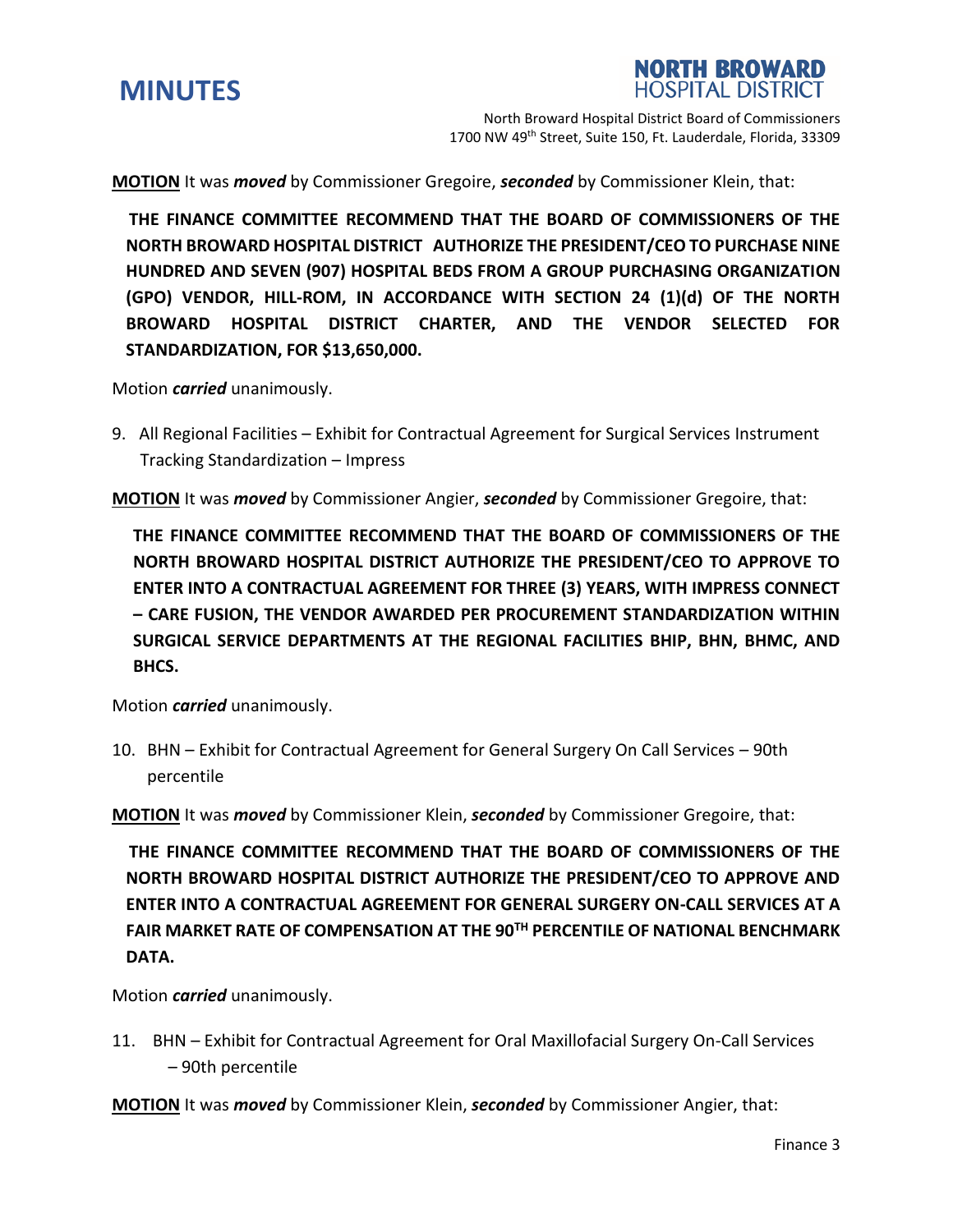

**NORTH BROWARD**<br>HOSPITAL DISTRICT

North Broward Hospital District Board of Commissioners 1700 NW 49<sup>th</sup> Street, Suite 150, Ft. Lauderdale, Florida, 33309

 **THE FINANCE COMMITTEE RECOMMEND THAT THE BOARD OF COMMISSIONERS OF THE NORTH BROWARD HOSPITAL DISTRICT AUTHORIZE THE PRESIDENT/CEO TO APPROVE AND ENTER INTO A CONTRACTUAL AGREEMENT FOR ORAL MAXILLOFACIAL SURGERY ON-CALL SERVICES AT A FAIR MARKET RATE OF COMPENSATION AT THE 90TH PERCENTILE OF NATIONAL BENCHMARK DATA.**

Motion *carried* unanimously.

12. BHMC – Exhibit for Contractual Agreement for Regent Rental Agreement – Sole Source

**MOTION** It was *moved* by Commissioner Klein, *seconded* by Commissioner Angier, that:

 **THE FINANCE COMMITTEE RECOMMEND THAT THE BOARD OF COMMISSIONERS OF THE NORTH BROWARD HOSPITAL DISTRICT AUTHORIZE THE PRESIDENT/CEO TO APPROVE TO ENTER INTO A FIVE (5) YEAR REAGENT RENTAL AGREEMENT WITH LAB, INC. FOR THE CEPHEID GENEXPERT MTB SYSTEM, THE VENDOR AWARDED PER THE FORMAL PROCUREMENT METHOD OF SOLE SOURCE, IN ACCORDANCE WITH SECTION 24 (4) OF THE NORTH BROWARD HOSPITAL DISTRICT CHARTER.** 

Motion *carried* unanimously.

13. BHMC – Exhibit for Contractual Agreement for Biplane – RFP and GPO

**MOTION** It was *moved* by Commissioner Gregoire, *seconded* by Commissioner Klein, that:

 **THE FINANCE COMMITTEE RECOMMEND THAT THE BOARD OF COMMISSIONERS OF THE NORTH BROWARD HOSPITAL DISTRICT AUTHORIZE THE PRESIDENT/CEO TO APPROVE TO PURCHASE A DUAL MODALITY CATH/NEURO BIPLANE INTERVENTIONAL SUITE, UTILIZING THE VENDOR SELECTED FROM THE FORMAL REQUEST FOR PROPOSAL (RFP) PROCESS, SIEMENS MEDICAL, AND SELECTED TO PROCURE UTILIZING THE GROUP PURCHASING ORGANIZATION (GPO), IN ACCORDANCE WITH SECTION 24 (1) (d) OF THE NORTH BROWARD HOSPITAL DISTRICT CHARTER, FOR THE COMPLETE RELATED CONTRUCTION FOR BROWARD HEALTH MEDICAL CENTER'S CARDIOVASCULAR SDERVICES DEPARTMENT AT A COST, INCLUDING CONTRUCTION, OF \$3,013,215.**

Motion *carried* unanimously.

14. BHMC – Exhibit for Boilers – GPO

**MOTION** It was *moved* by Commissioner Klein, *seconded* by Commissioner Gregoire, that: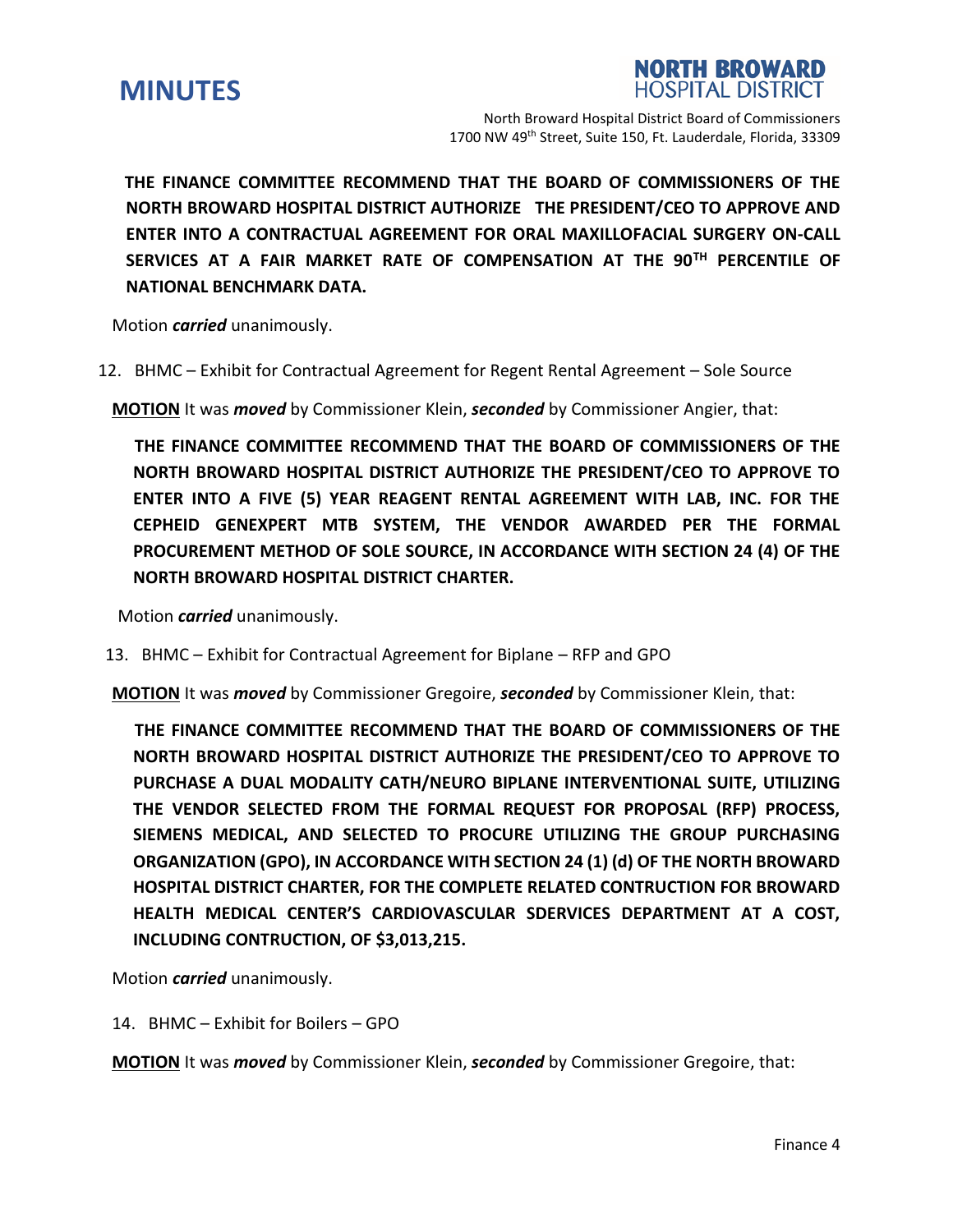



North Broward Hospital District Board of Commissioners 1700 NW 49<sup>th</sup> Street, Suite 150, Ft. Lauderdale, Florida, 33309

**THE FINANCE COMMITTEE RECOMMEND THAT THE BOARD OF COMMISSIONERS OF THE NORTH BROWARD HOSPITAL DISTRICT AUTHORIZE THE PRESIDENT/CEO TO APPROVE TO PURCHASE FROM THE GROUP PURCHASING ORGANIZATION (GPO), VIZIENT, IN ACCORDANCE WITH SECTION 24 (1)(d) OF THE NORTH BROWARD HOSPITAL DISTRICT CHARTER, THE INSTALLATION AND PURCHASE OF THREE (3) FBN 2000 CREST HOT WATER BOILERS, ST-400-D-15 HURST SURGE TANK AND ONE HURST MODEL S5-G2-350-150-350HP STEAM BOILER, FOR BROWARD HEALTH MEDICAL CENTER'S FACILITIES SERVICES DEPARTMENT AT A COST INCLUDING INSTALLATION, OF \$649,807.00.**

Motion *carried* unanimously.

15. BHCS– Exhibit for Contractual Agreement for Cardio Cath Lab Suite

Mr. Jared Smith, CEO at Broward Health Coral Springs presented an action plan for the construction and equipment acquisition of a cardiac catheterization lab.

**MOTION** It was *moved* by Commissioner Klein, *seconded* by Commissioner Gregoire, that:

**THE FINANCE COMMITTEE RECOMMEND THAT THE BOARD OF COMMISSIONERS OF THE NORTH BROWARD HOSPITAL DISTRICT AUTHORIZE THE PRESIDENT/CEO TO APPROVE THE FUNDING OF \$3,804,695 FOR THE DEVELOPMENT OF AN INTERVENTIONAL CARDIOLOGY PROGRAM AND RELATED CARDIAC CATHERIZATION LAB AT BROWARD HEALTH CORAL SPRINGS.** 

Motion *carried* unanimously.